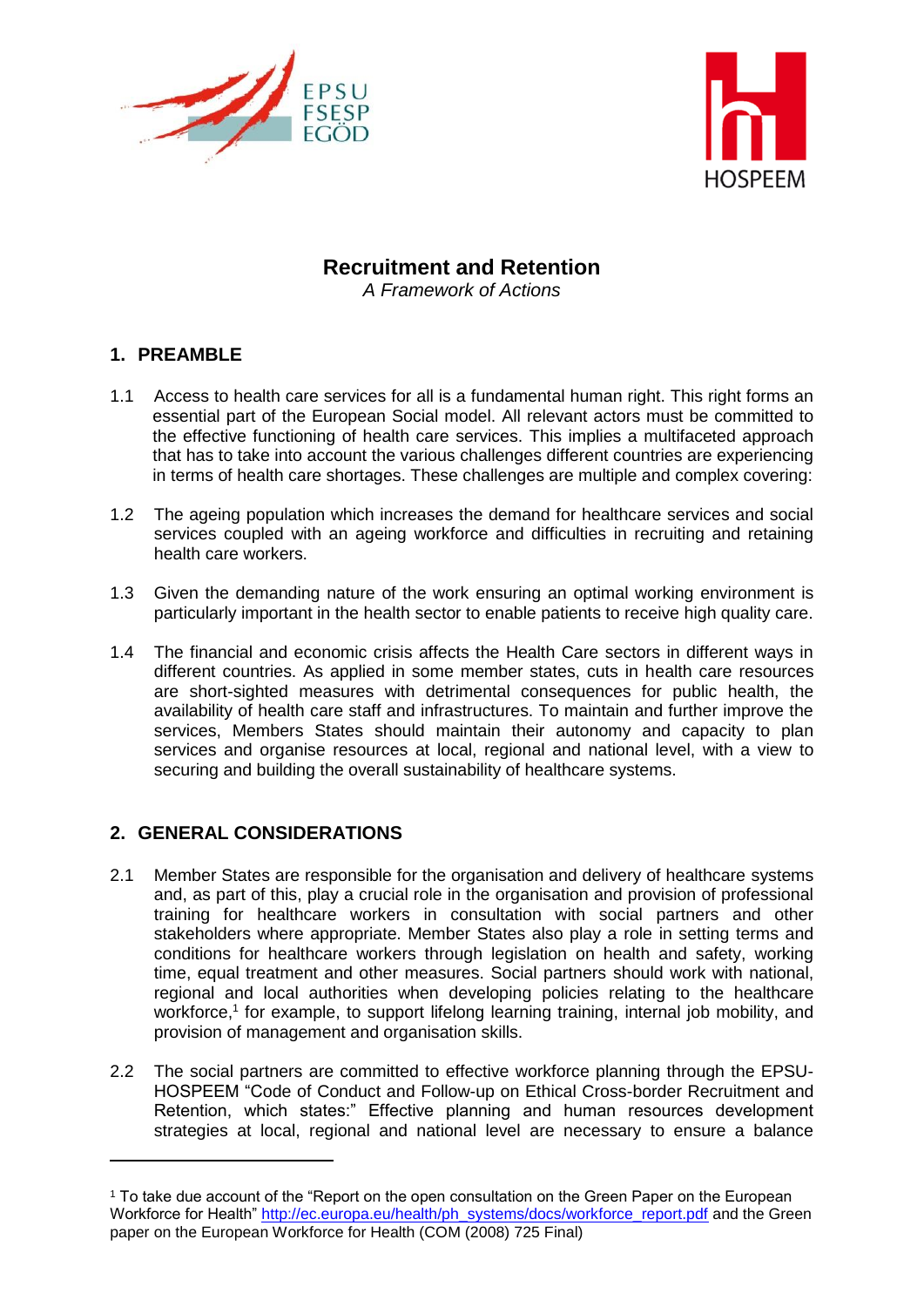between supply and demand of health care personnel while offering long-term prospects for employment to healthcare workers".

- 2.3 EPSU and HOSPEEM believe that necessary measures should be taken to enhance the attractiveness of the health care sector as a place to work. The key to maintaining a sufficient workforce in the face of the impending retirement of the "baby boom"/postwar generation is, to educate, recruit and retain young practitioners while reinvesting in the mature workforce.
- 2.4 EPSU and HOSPEEM want to encourage and contribute fully to the development and implementation of policies at local, regional, national and European levels with the purpose of enhancing work force recruitment and retention, and promoting accessible and high-quality health care, in full respect of Member States responsibilities for the organization and delivery of healthcare of their citizens.
- 2.5 All employees have a right to be treated fairly and equitably and work in an environment free from all forms of discrimination.
- 2.6 We recognize the benefit of work / life balance, among others to meet the needs of certain groups of staff.

# **3. PURPOSE**

### 3.1. **Support the recruitment and retention of workers in the hospital sector**

EPSU and HOSPEEM recognize the need to meet existing and future staff needs. To deliver the highest level of care to the patients and society, healthcare services need to be well-equipped, in particular in terms of a well-trained and motivated workforce. Investments in training and working conditions are therefore a necessity. This means that health care staff needs to be valued and receive recognition in their terms and conditions of work to be competitive with other sectors. Social partners in cooperation with the relevant member states' authorities will take action to promote the health care sector and attract young people into employment in health services. Valuing and retaining the skills and experiences of older workers is equally crucial in transferring experience and the retention of knowledge. Social partners at all levels, in cooperation with member states' authorities, should develop supporting infrastructures to facilitate work in a 24/7 service delivery context.

### 3.2. **Improve work organization**

Hospital organizations have to respond to the requirements of a 24 / 7 service delivery. This will always remain a feature in the hospital sector and has to be based on a workforce that is able to render the necessary range of services in a variety of shifts. Work organization needs to take account of workers' and employers' needs and preferences. Workers and their representatives should have the opportunity to be involved in determining work organization, aiming at achieving a balance in accordance with employers' and workers' interests. Better work-life balance will lead to improved quality of work and job motivation. HOSPEEM and EPSU acknowledge the benefits<sup>23</sup> that can be gained from staff having planned and agreed hours of work and rest periods. Social partners will cooperate to promote the best way of delivering efficient health care, which will safeguard staff and patient health and safety.

 $\overline{\phantom{a}}$ 

<sup>2</sup> Danish Nurses Organization study 2010

<sup>3</sup> UK Boorman report on health and well-being – 2010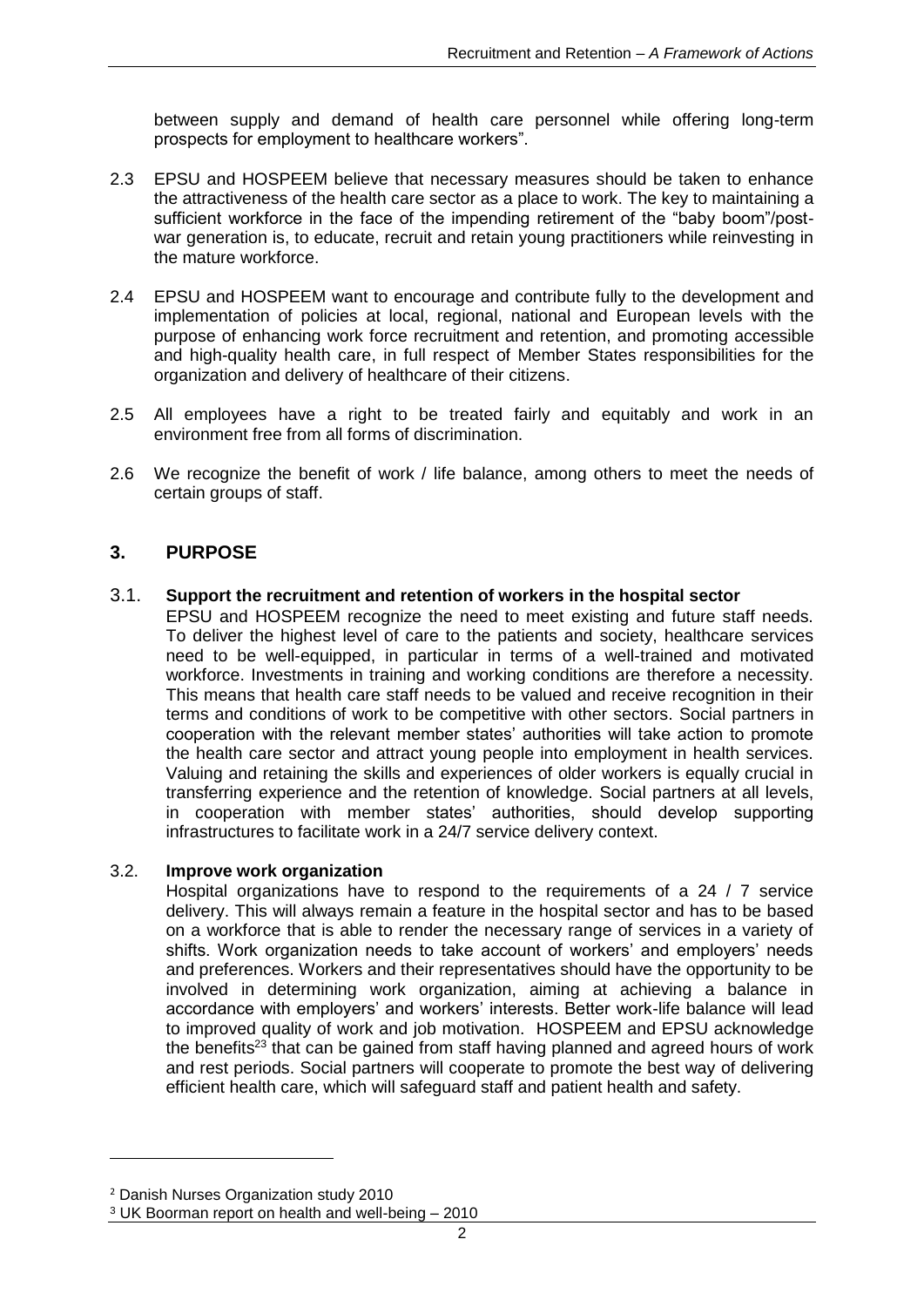Social partners should consider the implementation of innovative workplace designs, actively involving the health workforce and their representatives, such as selfrostering which could be supported by ICT-instruments.

### 3.3. **Develop and implementing workforce planning mechanisms**

Workforce planning mechanisms<sup>4</sup> need to take account of present and future needs, to ensure that a sufficient number of staff with the requisite skills are available in the right place at the right time. Such measures need to adhere to ethical recruitment principles and respond to the changing demographic profile. Amongst other things, workforce planning may involve examining: the existing and future skill needs of the sector / organization, the availability of workers with regard to their competences / qualifications and the prospects to fill existing and potential skills gaps.

In the healthcare sector HOSPEEM and EPSU agree that full-time work is the general rule, without excluding the choice of working part time.

The social partners recognise the benefit that fixed-term and agency workers bring to the service and should map the potential to integrate them into the workforce.

### 3.4. **Encourage diversity and gender equality in the health workforce**

The healthcare workforce should reflect the diversity of the society it cares for.

In order to provide diversity and gender equality in the health care workforce, it is important that existing and future policies provide equal access to work/life balance, career and training facilities.

The majority of health care staff are women, a significant number of whom also currently have caring responsibilities. In order to facilitate the full participation of men and women in the healthcare labour market, health employers and social partners should take measures and develop policies which will improve the work-life balance of workers.

Action is necessary to gender balance the health care sector and to attract more men to take up employment in the health care sector. Social partners should, in addition, explore and promote policies and practices aimed at encouraging participation of under-represented groups in the healthcare workforce.

### 3.5. **Initial training, life-long learning and continuous professional development**

A well-trained and motivated workforce will produce better health outcomes and services. In order to facilitate a combination of work and learning, social partners have to take account of a range of options including secondments, on-the-job training, e-learning and other innovative career policies and training methods<sup>5</sup>.

Extending the available career opportunities for workers is critical in the retention of healthcare staff as it can help offer a long term career perspective.

EPSU and HOSPEEM will through their national member organizations promote and support initial training, life-long learning programmes and continuous professional development with a view of ensuring quality of training, up-to date knowledge and competences of staff. Open career paths are to facilitate entry routes for training and qualification of all categories of staff within and in between health care work places.

Social partners should support programmes that assist workers who have undergone training to find jobs corresponding to their newly acquired competences. Social partners should support the development of programmes and initiatives which could help workers to manage their professional lives and make informed decisions about their future career steps and training.

 $\overline{a}$ 

**<sup>4</sup>** WHO International recruitment of Health Personnel: Global Code of Practice

<sup>5</sup> European funding mechanisms may play a role in supporting training and development opportunities for healthcare workers through instruments such as provided by the European Social Fund (ESF), the European Regional Development Fund (ERDF) and the European Globalisation Adjustment Fund (EGF)